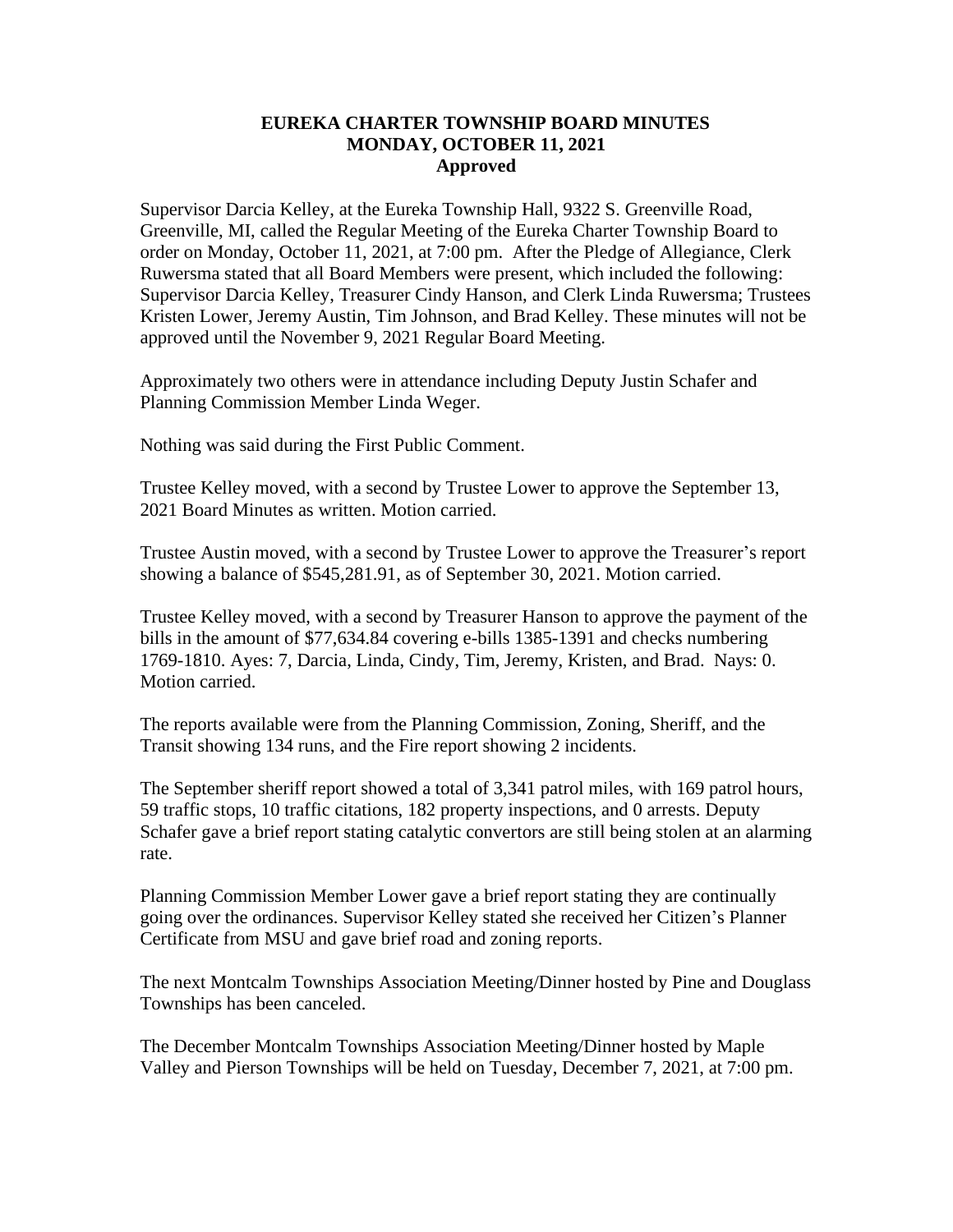The Road Commission for Montcalm County has agreed to pay for the meals of each elected township official attending the dinner.

Supervisor Kelley gave a brief update on the stimulus money. The projected amount has been raised to \$421,396.00, and decisions for the use of the money has been moved to April 2022.

After some discussion it was decided to wait until next month to approve the New Code of Ordinances Enactment Ordinance to give board members more time to review it.

Supervisor Kelley reported that the carpet is scheduled to be installed on November1-3, 2021. She also stated that the MTA Professional Development classes will be taking place this month in person and online.

At approximately 7:28 pm, Supervisor Kelley opened the Public Hearing concerning the 2022 Proposed Budget. After no public comment discussion, the public hearing was closed at approximately 7:29 pm.

Trustee Kelley moved, with a second by Treasurer Hanson to approve the new contract with its entirety from Assessor Megan VanHoose, which included an annual salary of \$30,000.00. Ayes: 7, Darcia, Linda, Cindy, Tim, Jeremy, Kristen, and Brad. Nays: 0. Motion carried.

Trustee Kelley moved, with a second by Treasurer Hanson to approve the Proposed Budget for 2022 with a few changes with revenue of \$953,759.00 and projected total expenses of \$953,759.00. Ayes: 7, Darcia, Linda, Cindy, Tim, Jeremy, Kristen, and Brad. Nays: 0. Motion carried.

After some discussion, it was decided to wait until next month to approve the new Disaster Plan for Eureka Charter Township, with some additions and changes.

Clerk Ruwersma stated that she will be putting an ad in the paper for appointments for the following positions: Flat River Library Board-one position; Zoning Board of Appeals-one position; and Planning Commission-two positions. These will also be posted on the digital sign and on the website.

Supervisor Kelley reported to the Board about the benefits of changing the present website address for the Township at no cost to a .gov address. Trustee Kelley moved, with a second by Treasurer Hanson to approve to change the Township website address to eurekatownshipmi.gov. Motion carried.

Supervisor Kelley brought advertising and promotion shirts to the meeting for the board members to look at. After some discussion, Trustee Lower moved, with a second by Treasurer Hanson to approve to spend up to \$800.00 on navy blue promotional shirts. Ayes: 6, Darcia, Linda, Cindy, Tim, Jeremy, and Kristen. Nays: 1, Brad. Motion carried.